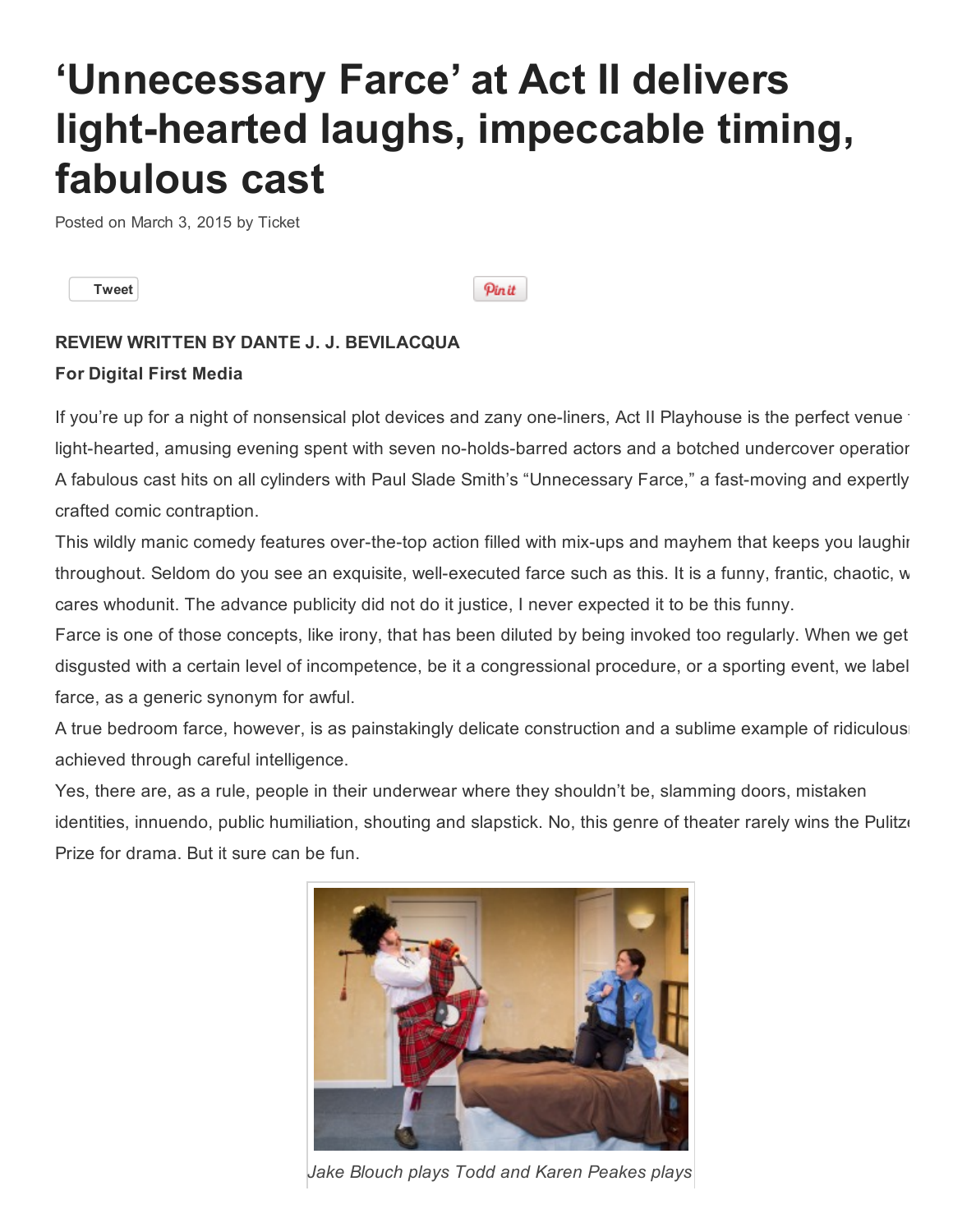Here, actor Paul Slade Smith has an edge when it comes to writing for actors: like the actor/playwright Molièr his characters drive his increasingly frenzied, unrelentingly funny plot.

"Unnecessary Farce" has a simple plot. Two small-town detectives are on a stakeout at a hotel, hoping to cal the mayor admitting corruption to a city accountant.

Romantic escapades, a loopy video camera, a conflicted body guard and a Scottish hitman — renowned for l "death by bagpipes" — all work their way through the twists of simulated sex and slamming doors on the way happy ending.

Each of this superb seven-member cast gets moments to shine and they relish their opportunities with great flare.

Anthony Lawton and Karen Peakes are thoroughly entertaining as the bumbling police officers, both exhibiting a terrific comic timing throughout the show.

Lawton is a brilliant physical actor whose facial expressions alone can give you the giggles. Peakes gets som great lines as she tries to decipher the Scottish hit-man's dialect. With darting eyes that tell a story in themsel she also gets to play a good bit of physical humor at which she excels.

Susan McKey is in excellent form, mentally and physically, as her character gets deeper into the sting operation, especially when she lets her hair down and signals for help using the synchronized "hot and bothered" method. gets pretty warm under those stage lights which is fortunate for Ms. McKey who spends much of her time flaunting her firm figure and wearing next to nothing.

Tom Teti is the straight man, creating a seemingly dim-witted and unflappable Mayor weekly, inconveniently walking in and out of hilariously compromising situations usually involving McKey's character. Akeem Davis is Agent Frank, an overwhelmed character who habitually misinterprets signals being sent his way.

Jake Blouch's Scottish hit-man provides loads of comedic fodder as he makes his entrance late in the first ac and dominates much of the second act action. From his raving about his non-functioning bagpipes to being constantly misunderstood — not to mention his "assassination outfit" — Blouch delivers a winning performane Gerri Weagraff's character provides the show's biggest plot twist — not to be given away here — and she demonstrates her comic effectiveness as though she were playing two roles.

Director David Bradley has marshaled his cast — all brilliant performers — to make painstakingly synchronize use of every door, closet, and cranny ( including the space behind the bed) to conduct their ruses, couplings, escapes, attacks, and "Tallahassee Flips" (something you will enjoy seeing when you get there.) That is when you get to appreciate the work of Fight Director Samantha Bellomo.

"Unnecessary Farce" is that rarest of theatrical birds, a farce that is actually funny. Sure, it's silly to the max, I makes the audience laugh which is the primary responsibility of a farce and a goal rarely achieved.

There is no profundity here, no social value, no depth of character, and no scintillating dialogue. The show exay to make audiences laugh, not think or shed a tear. Playwright Smith fulfills that mandate with gratifying flair.